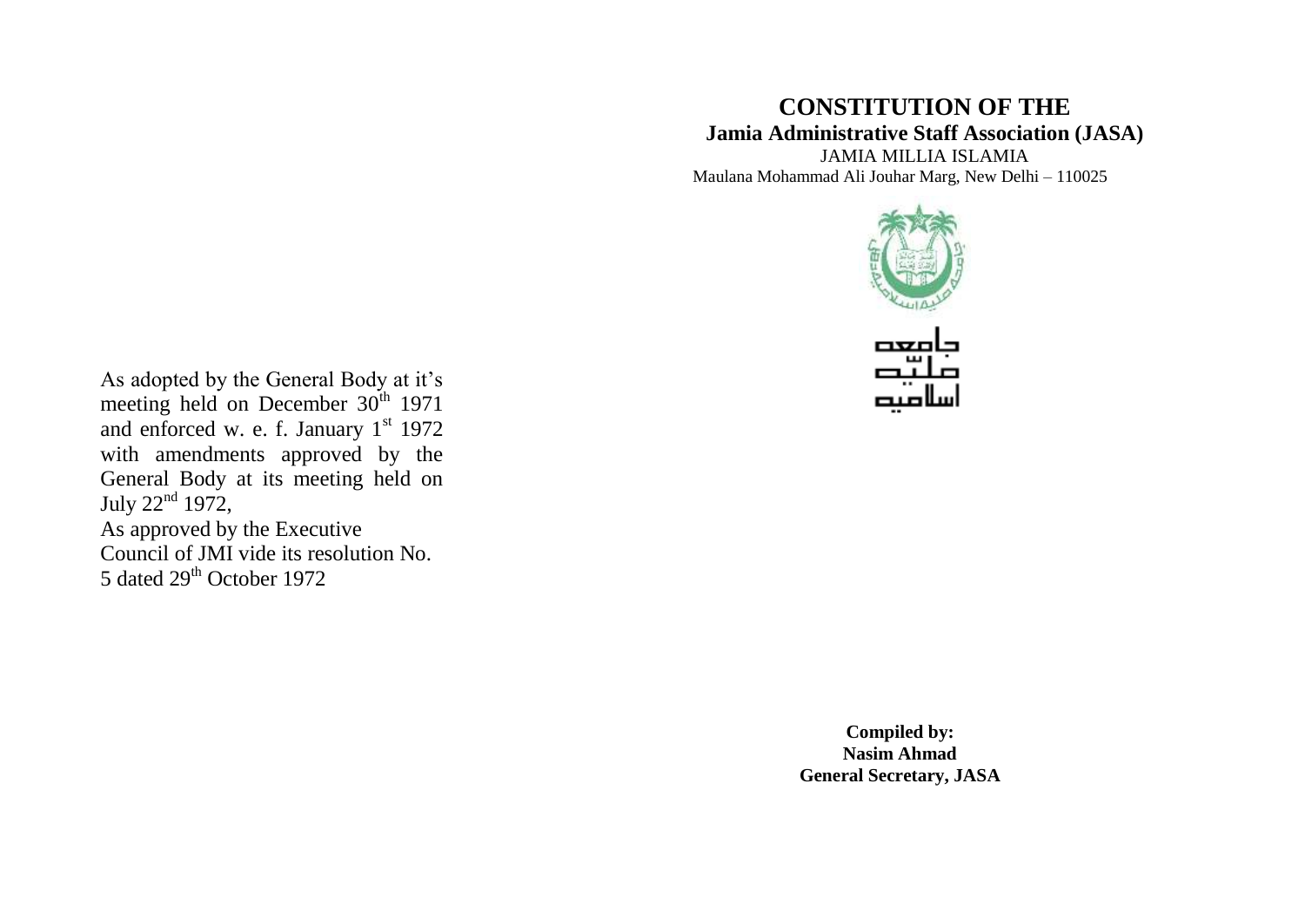#### styling. - 67 O أنجمن انتظامى إشناف جامعة **JAMIA ADMINISTRATIVE STAFF ASSOCIATION** music  $\overrightarrow{c}$

City.

12.

 $\sim$ 

 $\sim$ 

 $\sim 10^{-10}$  and  $\sim 10^{-10}$ 

 $\begin{array}{l} \text{JAMIA~MILLIA~ISLAMIA}\\ \text{(A Cernral University by an Act of Partitionment)}\\ \text{Mautars Mohanned A6 Inular May, New Delhi-110025} \end{array}$ Tel.: 20981717 Extn.: 1898/1886 Mobile: 9868277109 E-mail: secretaryjasa@mi.ac.in, naaimahmad#%@yahoo.com

General Secretary<br>Nusim Almad

| <b>PRESIDENT:</b>                       | SYED ARIF AKHTAR NAOVI |  |  |
|-----------------------------------------|------------------------|--|--|
| <b>VICE PRESIDENT:</b>                  | AETOAD AHMAD           |  |  |
| <b>GENERAL SECRETARY:</b>               | NASIM AHMAD            |  |  |
| <b>JOINT SECRETARY:</b>                 | <b>ANJUM</b>           |  |  |
| <b>CABINET MEMBERS:</b><br>MABOOD AHMAD |                        |  |  |
| MOIN KHAN                               |                        |  |  |
| MOHD. RAZIQUE KHAN                      |                        |  |  |
| MOHD, ASLAM KHAN                        |                        |  |  |
| MOHD. IOBAL KHAN                        |                        |  |  |
| MOHD, WAHID                             |                        |  |  |
| WAJAHATULLAH KHAN                       |                        |  |  |
| NIHA MASARRAT KHAN                      |                        |  |  |
| ASIM RAZA KHAN                          |                        |  |  |
| SIRAJUL HAO                             |                        |  |  |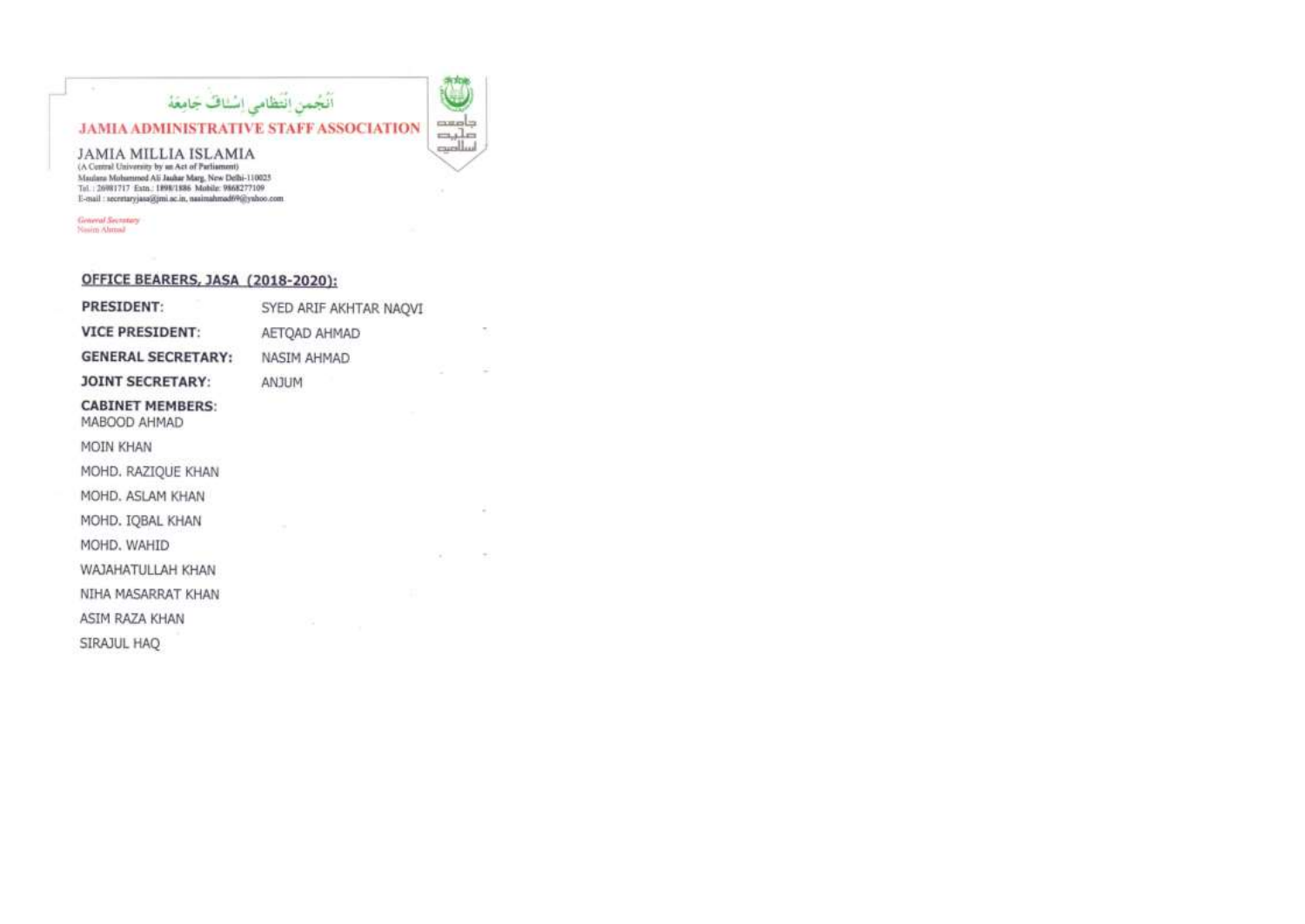| WARDWINISTRATIVE STAFF ASSOCIATION |                         |                      |                 |  |
|------------------------------------|-------------------------|----------------------|-----------------|--|
| 5.No.                              | SECRETARY/GEN SECRETARY | PRESIDENT            | <b>DURATION</b> |  |
| 1.                                 | Khalid Naseer Hashmi    | Abdul Lateef Azmi    | 1971-1972       |  |
| 2                                  | S. Mustafa Ali          | Manzoor Saeed        | 1973-1974       |  |
| 3.                                 | Manzoor Saeed           | Mohd. Asadullah      | 1975-1977       |  |
| 4.                                 | <b>Hasan Ahmad</b>      | S.N.H. Burney        | 1978-1980       |  |
| 5                                  | S M Ghaus               | Zameer Hasan         | 1981-1983       |  |
| 6.                                 | <b>Manzoor Saeed</b>    | A.S. Usmani          | 1984-1986       |  |
| 7.                                 | <b>Mohd Mushir Khan</b> | Mohd, Faroog         | 1987-1988       |  |
| B.                                 | Mohd. Asadullah         | Mohd. Faroog         | 1988-1989       |  |
| ġ.                                 | <b>Abdur Rahim</b>      | Mohd, Faroog         | 1989-1990       |  |
| 10                                 | S.M. Ghaus              | <b>Abdul Wahld</b>   | 1990-1992       |  |
| 11.                                | Riaz Ahmad Khan         | <b>Abdul Wahid</b>   | 1992-1994       |  |
| 12.                                | <b>Abid Akhtar</b>      | Rahatullah Khan      | 1994-1996       |  |
| 13.                                | Noor Hasan              | Riaz Ahmad Khan      | 1997-1999       |  |
| 14                                 | <b>Brijesh Bhardwaj</b> | M.A. Shibli          | 2000-2002       |  |
| 15.                                | S.M. Ghaus              | Ashfaq Ahmad Khan    | 2002-2004       |  |
| 16.                                | Nasim Ahmad             | Zaheer Hasan         | 2004-2009       |  |
| 17.                                | Mond Akhlag             | Mohd. Sultan Omar    | 2009-2011       |  |
| 18                                 | Falyazuddin             | Azad Ahmad Khan      | 2011-2013       |  |
| 19.                                | Wahabuddin              | <b>Abdul Wahio</b>   | 2014-2018       |  |
| 20                                 | <b>Nasim Ahmad</b>      | S. Arif Akhtar Nagvi | 2018-2020       |  |
|                                    |                         |                      |                 |  |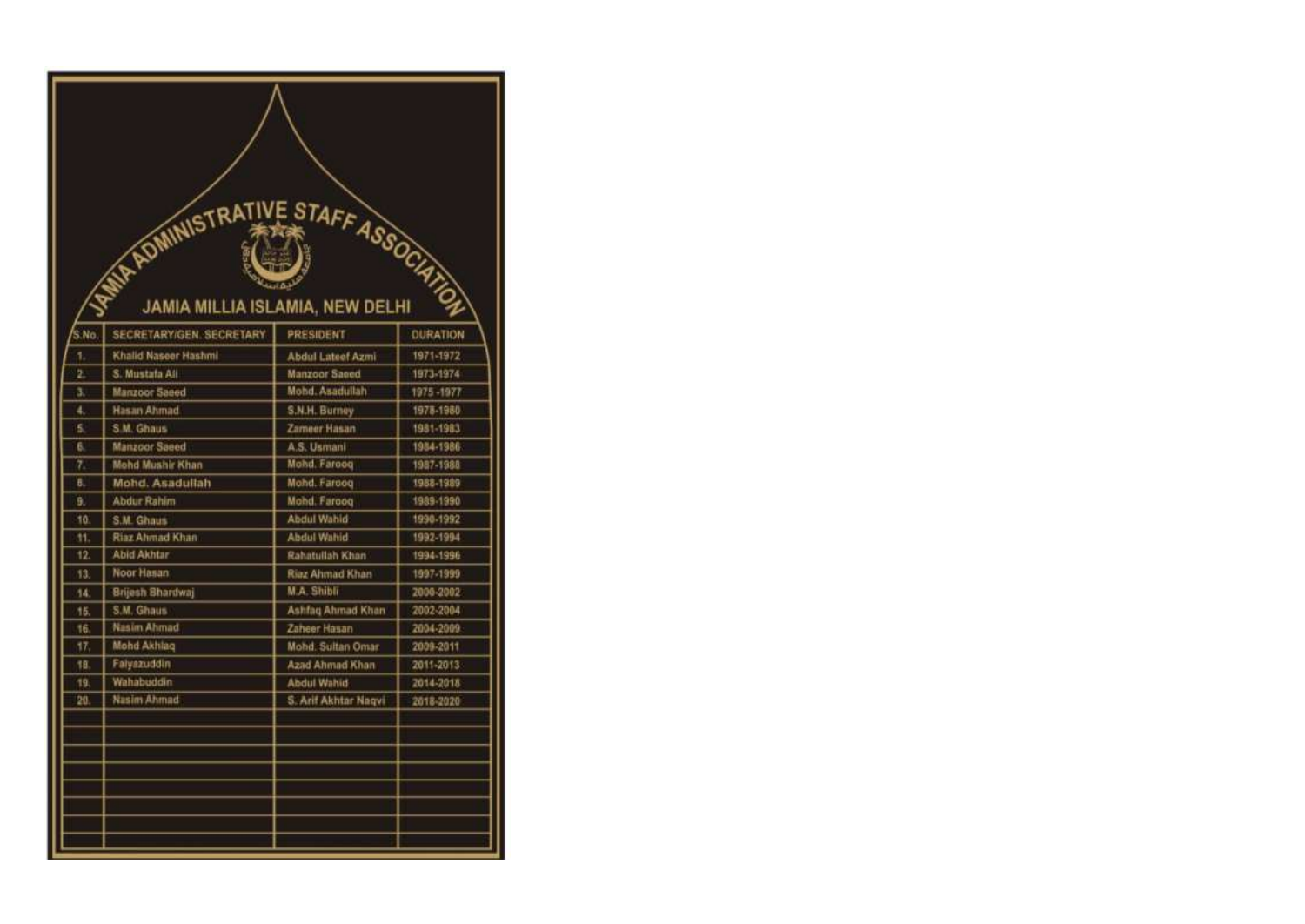# **Constitution of the**

Jamia Administrative Staff Association (JASA)

## **I. NAME**

The name of the Association shall be the **"Jamia Administrative Staff Association"** hereinafter called 'the Association'

#### II. **OFFICE**

The office of the Association shall be located in the Jamia Millia Islamia, Jamia Nagar, New Delhi

### **III. AIMS AND OBJECTS**

The aims and objects of the Association shall be:

- (1) to promote harmony, unity and sense of co operation amongst the members of the administrative staff of the Jamia;
- (2) to organize members of the administrative staff of the Jamia with a view to improve their terms of service and working conditions;
- (3) to develop in its members a sense of discipline and responsibility in discharge of their official duties and to strive to improve their efficiency;
- (4) to devise ways, and means for general betterment including improvement of qualifications and professional skill of its members;
- (5) to get legitimate grievances of its members redressed in disputes between them and the authorities of the Jamia;
- (6) to secure representation of its members in the various bodies of the Jamia and to safeguard their interest;
- (7) to promote a healthy and pleasant community life by organizing social, cultural and academic activities;
- (8) to raise special funds when necessary for the promotion of its aims and objects; and
- (9) to help its members in their individual legitimate difficulties and problems.

# **(IV) MEMBERSHIP**

- (1) Any employee of the Jamia falling under the category of administrative staff may become a member of the Association, hereinafter called **"Regular Member"** .
- (2) The rate of subscription for regular members shall be fixed by the General Body from time to time, which shall normally be deducted from their salaries.
- (3) The cabinet may enroll any eminent person as an **'Honorary Member'** of the Association who shall not be required to pay any subscription.

# **(V) TERMINATION OF MEMBERSHIP**

- (1) A person shall cease to be a member of the Association as soon as he resigns or retires from the service of the Jamia.
- (2) The Cabinet shall recommend to the General Body, the termination of the membership of a member for causes detrimental to the Association. Such a member shall be served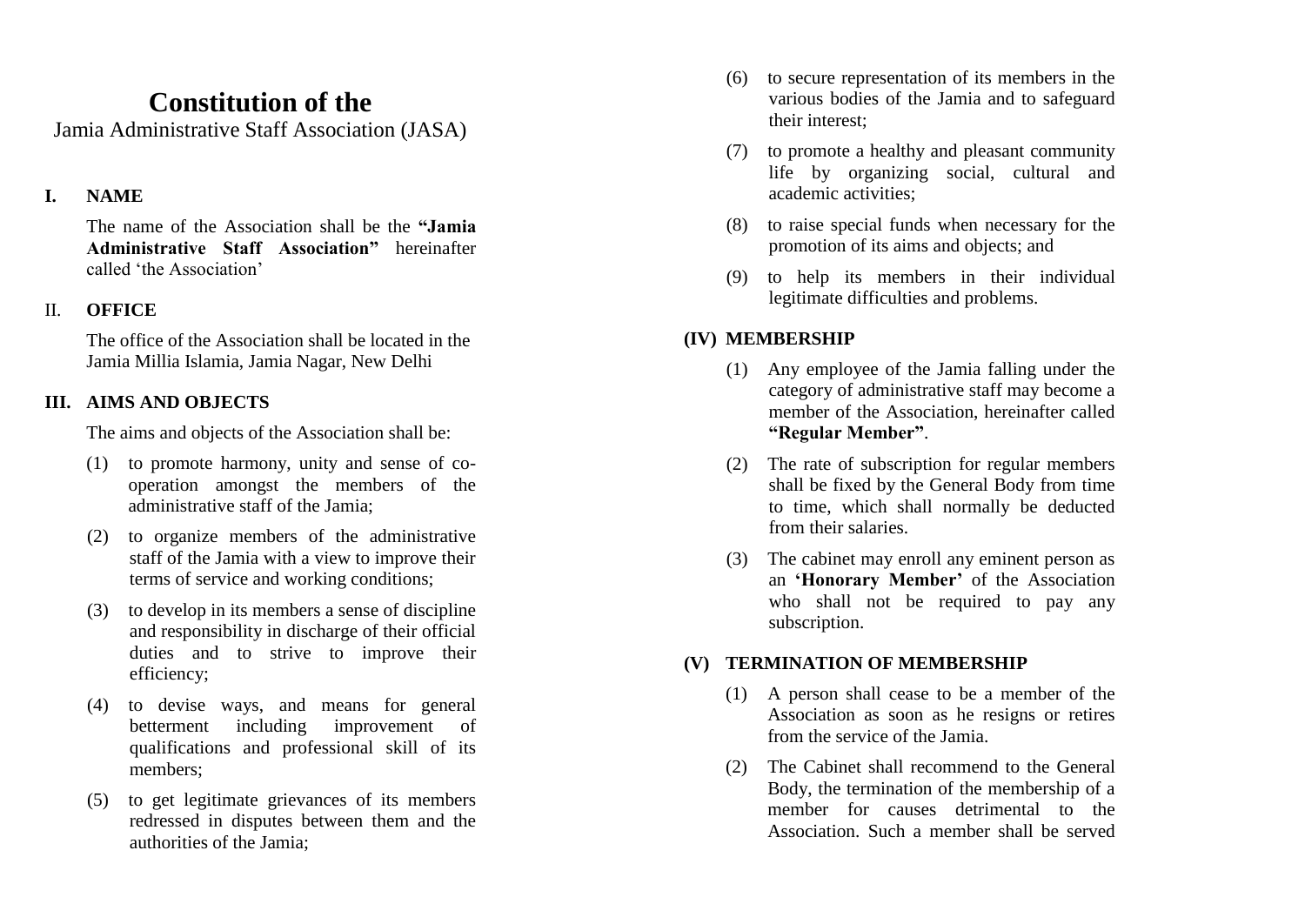with a notice giving him 15 days' time to explain his conduct. If his explanation is not considered satisfactory by the Cabinet a resolution recommending the termination of the membership shall be passed by the Cabinet by a 2/3 majority of the total members of the Cabinet and Shall be submitted to the General Body along with the explanation of the member concerned. The membership of such a member shall stand terminated if such recommendation is approved by the General Body by a simple majority of the members present in its meeting called for the purpose.

# **VI. GENERAL BODY**

- (1) The General Body shall comprise of all the regular members of the Association.
- (2) The General Body shall:
	- i. be the supreme authority of the Association:
	- ii. elect the President, Vice President, General Secretary, Joint Secretary and the members of the Cabinet;
	- iii. approve of the annual budget;
	- iv. approve of the annual report including the audited accounts;
	- v. revise or amend the Constitution; and
	- vi. acquire and hold movable and immovable property.

# **VII. CABINET**

- (1) The Cabinet shall comprise of the General Secretary and ten representatives from the following constituencies.
	- i. Central Offices 3 representatives
	- ii. Faculties 3 representatives
	- iii. Building Department 1 representative
	- iv Centres 1 representative
	- iii. Library 1 representative.
	- iv. Laboratory 1 representative.
- (2) The members of the Cabinet shall be elected for a term of two years.
- (3) The Cabinet shall:
	- i. consider the applications for membership of the Association;
	- ii. lay down general policies and frame rules in respect of day to day working of the Association;
	- iii. considered recommend the annual budget and report prepared by the Secretary;
	- iv. carry out the work and responsibilities assigned to it by the General Body;
	- v. manage and regulate assets and properties of the Association; and
	- vi. perform such other functions as are conducive to the aims and objects of the Association.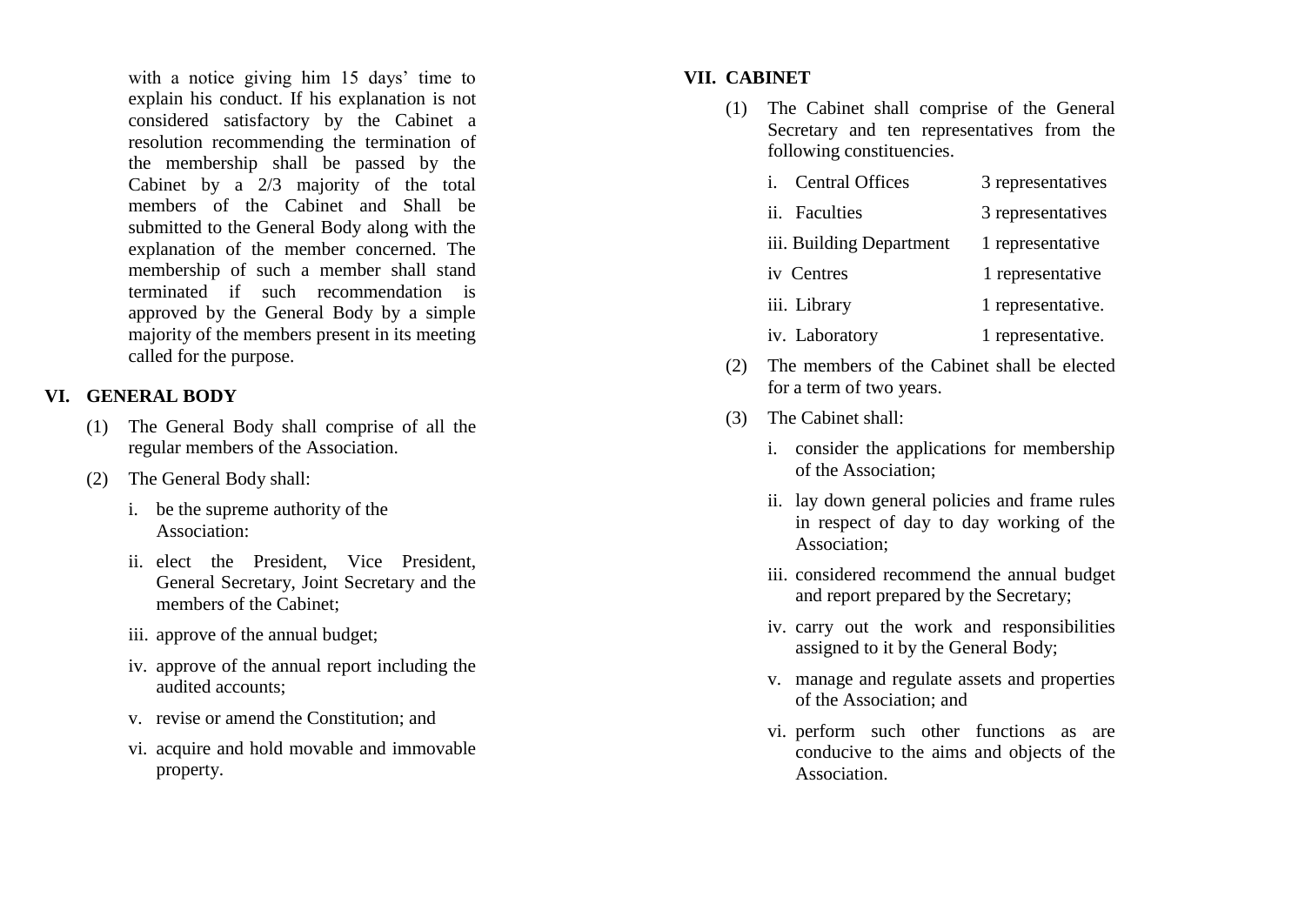#### **VIII.OFFICE BEARERS**

**Their term, functions and mode of election.**

## (1) **PRESIDENT**

The President shall:

- i. be elected by the General Body for a term of two years and shall not be a member of the Cabinet;
- ii. preside over the meetings of the General Body;
- iii. conduct and supervise the General elections himself or through his Nominee(s).
- (2) **VICE PRESIDENT:** be elected by the General Body to the term of two years.

# (3) **GENERAL SECRETARY**

The General Secretary shall:

- i. be elected by the General Body for a term of two years;
- ii. exercise general supervision and control over the affairs of the Association;
- iii. convene meetings of the Cabinet and General Body;
- iv. be the custodian of al the assets and properties of the Association;
- v. maintain all records of the Association;
- vi. communicate and negotiate on behalf of the Association;
- vii. prepare and present the annual budget and report before the annual meeting of

the General Body after the recommendation of the Cabinet;

- viii. operate the budget and maintain the accounts; and
- ix. perform such other functions as may be assigned to him by the Cabinet and the General Body.

# (4) **JOINT SECRETARY**

The Joint Secretary shall:

- a. be elected by the General Body for a term of two years;
- b. act fo r the General Secretary in his absence; and
- c. perform such other functions as may be assigned to him by the Cabinet and/or General Secretary from time to time.

# **IX. RESIGNATIONS**

Any member or office bearer of the Association may;

- i. resign his membership or office by addressing his letter of resignation to the General Secretary
- ii. In case of the Secretary, such letter shall be addressed to the President of the Association.
- **iii.** All such letters shall be placed before the Cabinet for its consideration.

# **X. FINANCIAL YEAR OF THE ASSOCIATION**

For financial purposes, the year shall be reckoned from  $1<sup>st</sup>$  January to  $31<sup>st</sup>$  December.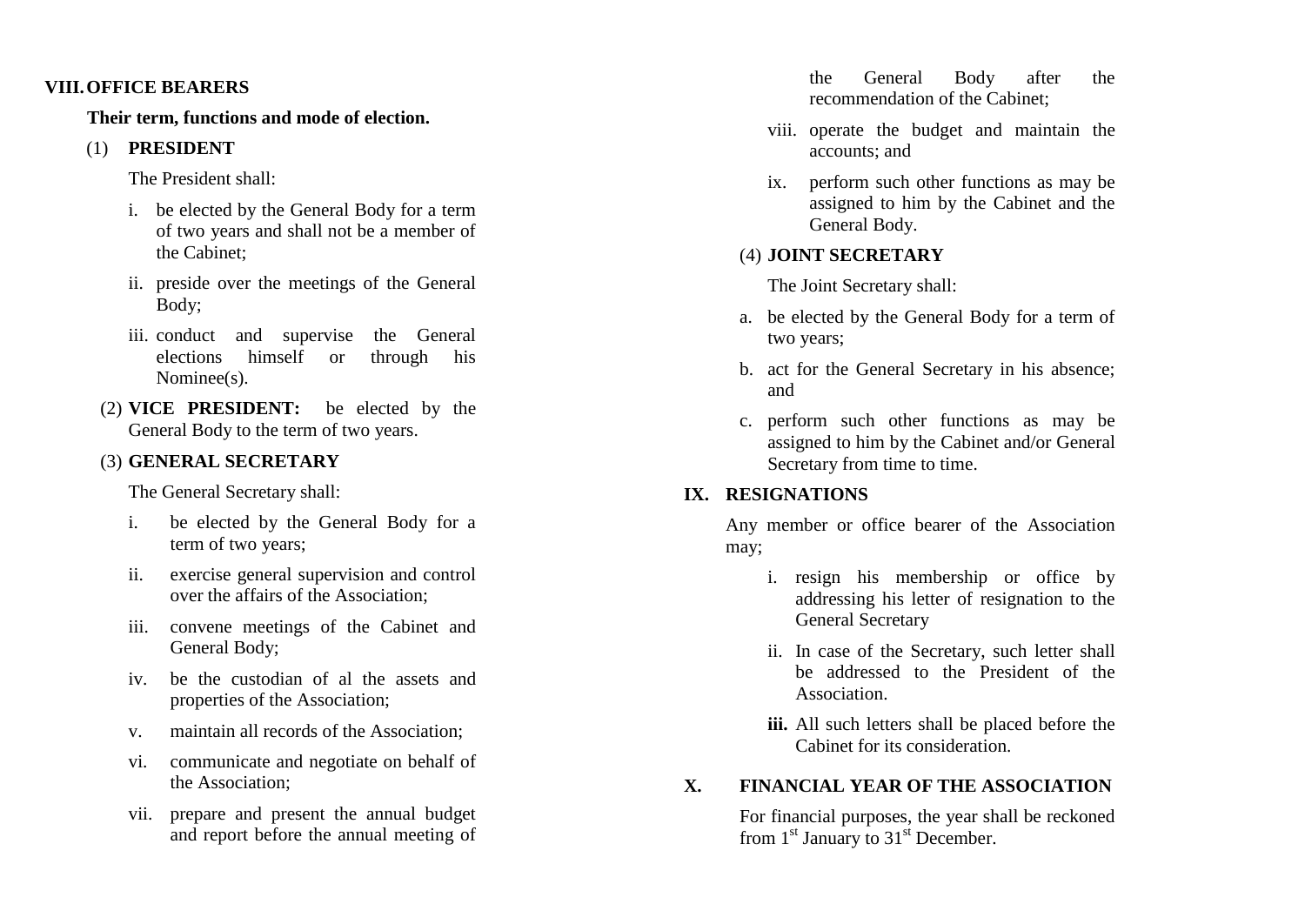#### **XI. ELECTIONS**

- (1) All elections shall be held by secret ballot.
- (2) General elections shall normally be held in the month of December.
- (3) All regular members of the Association shall have the right to vote.
- (4) If any constituency does not propose its representative or vacancy eventuates, the representative(s) of such constituency shall be elected by the members in the meeting of the General Body, where proposals shall be made and elections held.
- (5) All vacancies in the cabinet other than that of General Secretary shall be filled within one month of such vacancy.
- (6) The incoming Cabinet shall be deemed to have assumed office from the  $1<sup>st</sup>$  January after the declaration of the election results.

## **XII. MEETINGS OF THE GENERAL BODY AND THE CABINET**

- (1) The annual meeting of the General Body shall be held in the month of January and other meetings as and when required.
- (2) The ordinary and extraordinary General Body meetings shall require a notice of at least 7 days and 24 hours respectively.
- (3) The president shall preside over the General Body meeting and in his absence the General Body shall elect any of its members to preside.
- (4) The Cabinet shall meet as and when required at a notice of at least 24 hours.
- (5) The quorum for the meeting of the General Body and the Cabinet shall be 1/3 of their total membership.
- (6) The quorum of the General Body meetings called to consider the amendments in the Constitution shall be the simple majority of the Association.
- (7) Unless otherwise provided, all matters shall be decided by a simple majority vote at meetings of the General Body and the Cabinet. The President shall have a casting vote in case of a tie

## **XIII. REQUISITION OF MEETING**

- (1) The General Secretary shall be bound to convene a meeting of the General Body if he receives a written request signed by at least one fourth of the total members of the Association and the meeting shall be convened within 7 days of the receipt of the request.
- (2) Request for such meeting shall specially mention the purpose of the requisition.
- (3) A meeting of the Cabinet shall be convened if the requisition is signed by at least 2/3 of the total members of the Cabinet and the meeting shall be convened within 3 days of the receipt of the request.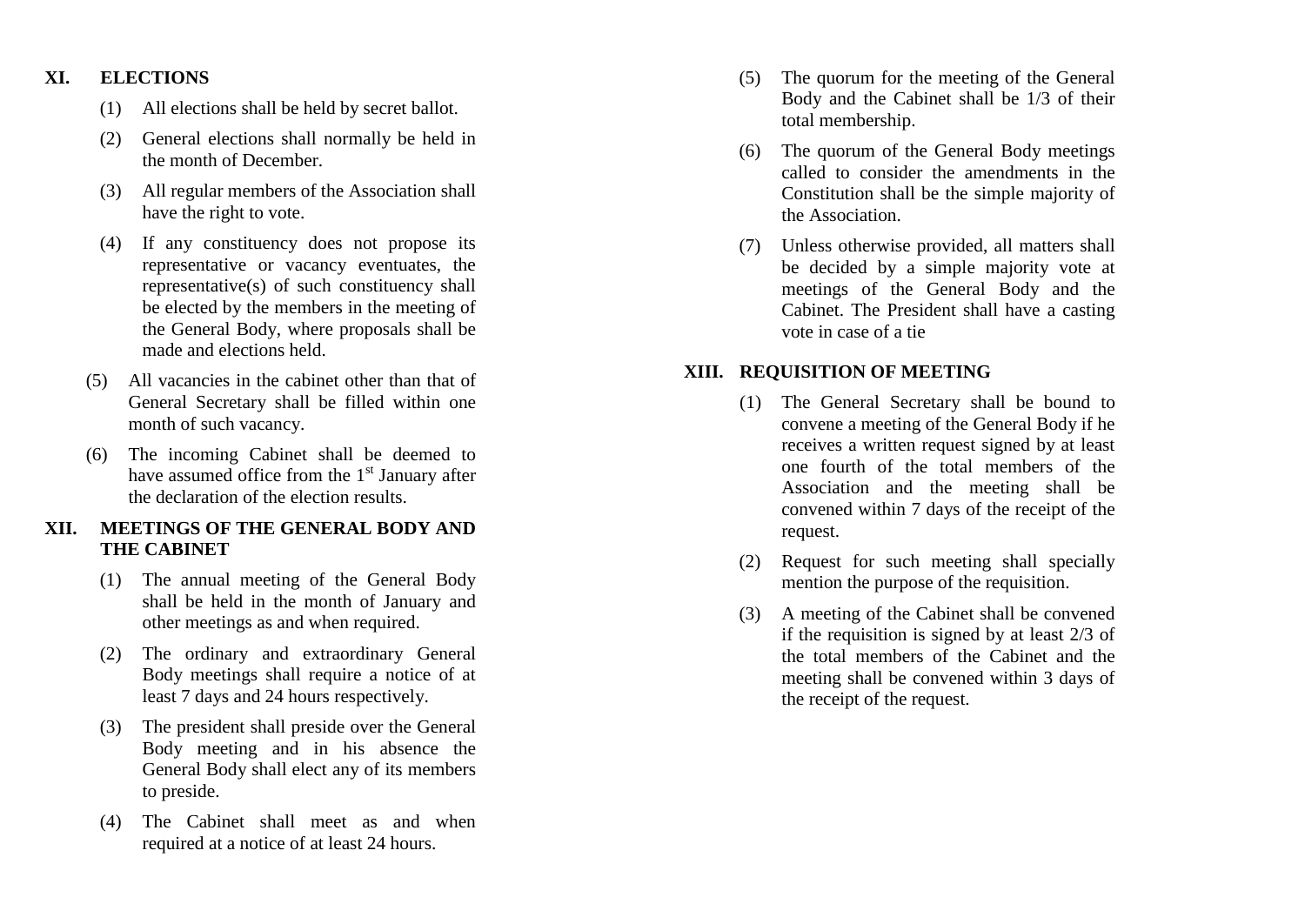#### **XIV. FUNDS**

- (1) The funds of the Association shall be deposited with the Jamia and/or in any bank approved by the Cabinet. Money as and when required may be withdrawn from the Jamia/Bank with the signatures of the General Secretary.
- (2) Each year 5% of the total annual income shall be deposited in the Bank as Reserve Fund of the Association.
- (3) The Reserve Fund shall be utilized for such purposes as are proposed by the Cabinet and approved by the General Body by its 2/3 majority provided that the Fund shall not be utilized for recreational activities.
- (4) Special funds shall be utilized exclusively for the purposes for which they are raised.

# **XV. VOTE OF NO CONFIDENCE**

- (1) The General Body shall have the power to bring a vote of no confidence against the Cabinet, the office bearers, excluding the President, or any particular member(s) of the Cabinet. The quorum of the meeting called for such purpose shall not be less than 2/3 of the total membership of the Association and the vote of no confidence shall be passed by a  $\frac{3}{4}$  majority of the members present.
- (2) If the Cabinet is ousted from office, the President shall assume all the powers till new elections are held and the new Cabinet assumes office.

#### **XVI. AMENDMENTS TO THE CONSTITUTION**

- (1) A notice for motion to amend the Constitution shall be submitted to the General Secretary in writing by at least one fourth of the total members of the Association. The General Secretary shall issue notice of the meeting to consider the motion within three days of the receipt of the motion and shall call a meeting of the General Body for this purpose not earlier than 7 days and not later than 15 days from the date of the circulation of the motion.
- (2) Amendments to the Constitution may be moved only at a meeting of the General Body called for the purpose and shall be passed by 2/3 majority of votes of the members present.

As adopted by the General Body at it s meeting held on December  $30<sup>th</sup>$  1971 and enforced w. e. f. January  $1<sup>st</sup>$  1972 with amendments approved by the General Body at its meeting held on July  $22<sup>nd</sup>$ 1972 . As approved by the Executive Council of JMI vide its resolution No. 5 dated 29<sup>th</sup> October 1972.